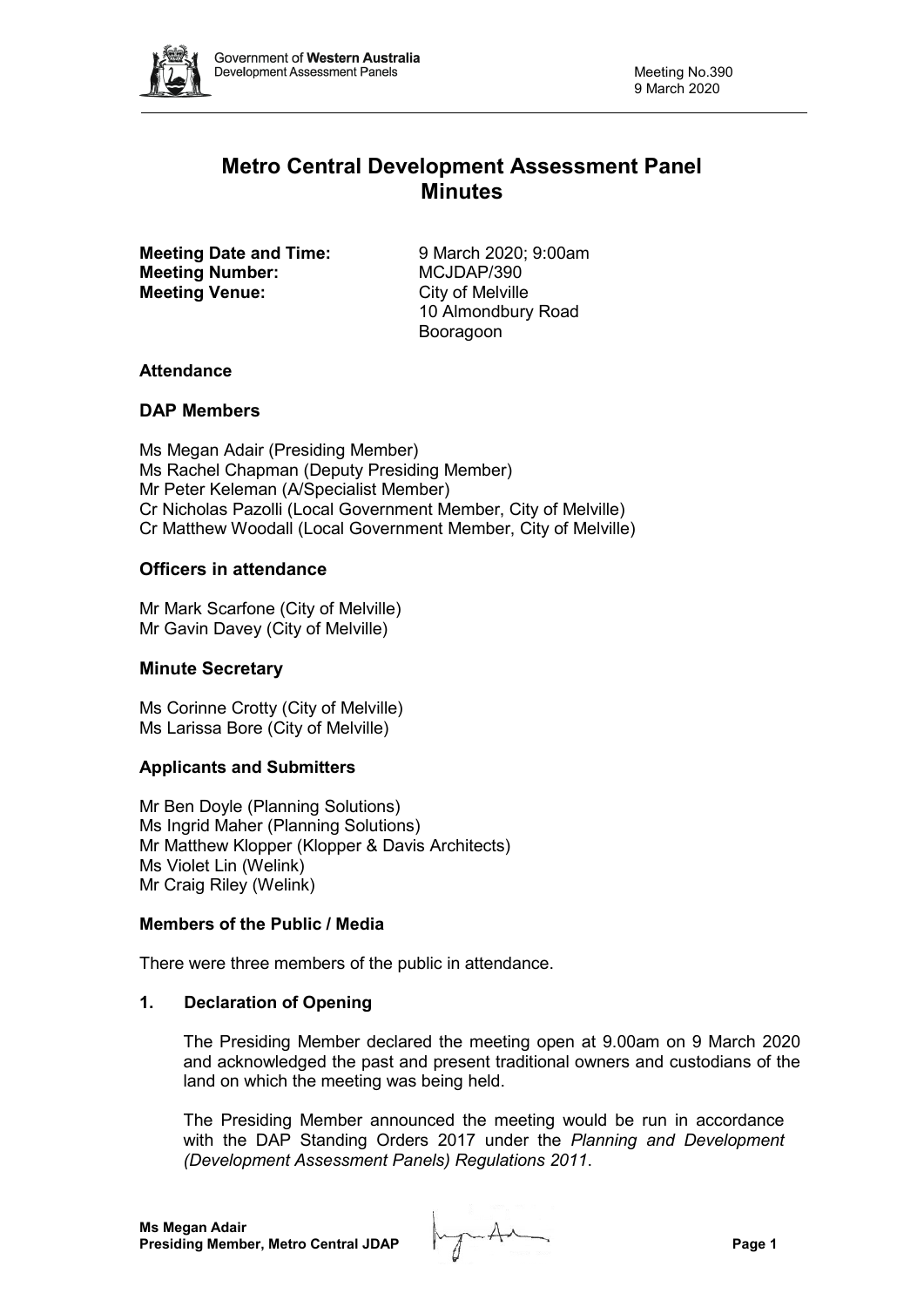

The Presiding Member advised that in accordance with Section 5.16 of the DAP Standing Orders 2017 which states *'A person must not use any electronic, visual or audio recording device or instrument to record the proceedings of the DAP meeting unless the Presiding Member has given permission to do so.',* the meeting would not be recorded.

# **2. Apologies**

Nil

# **3. Members on Leave of Absence**

Nil

# **4. Noting of Minutes**

DAP members noted that signed minutes of previous meetings are available on the [DAP website.](https://www.planning.wa.gov.au/7578.aspx)

# **5. Declaration of Due Consideration**

All members declared that they had duly considered the documents.

# **6. Disclosure of Interests**

Nil

# **7. Deputations and Presentations**

- **7.1** Mr Ben Doyle (Planning Solutions) addressed the DAP in support of the application at Item 9.1 and responded to questions from the panel.
- **7.2** Mr Matthew Klopper (Klopper & Davis Architects) addressed the DAP in support of the application at Item 9.1 and responded to questions from the panel.
- **7.3** City of Melville Officers addressed the DAP in relation to the application at Item 9.1 and responded to questions from the panel.

# **8. Form 1 – Responsible Authority Reports – DAP Application**

Nil

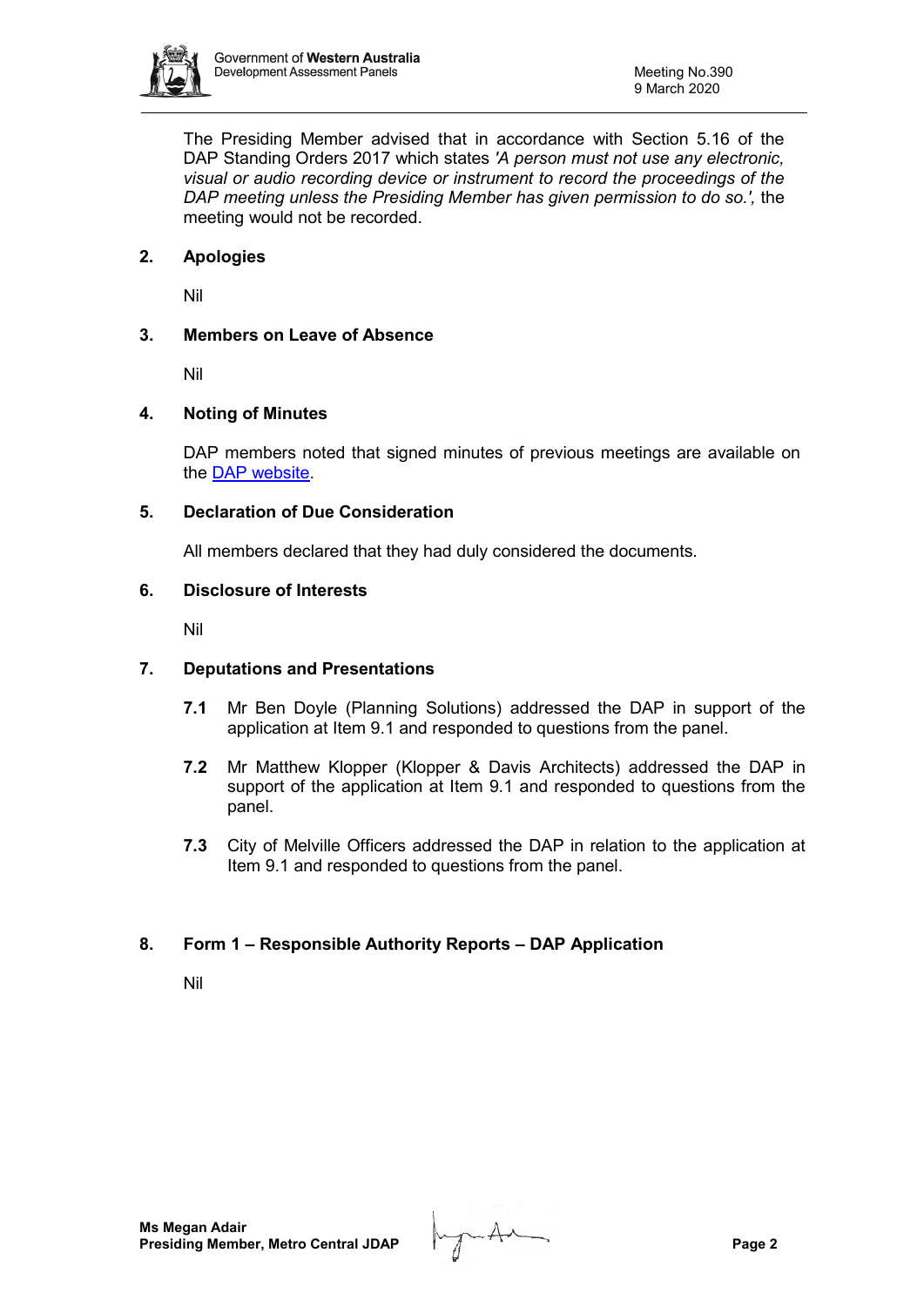

## **9. Form 2 – Responsible Authority Reports – Amending or cancelling DAP development approval**

| 9.1 | <b>Property Location:</b>       | Lot 71 (26) Fletcher Street, Applecross          |  |
|-----|---------------------------------|--------------------------------------------------|--|
|     | <b>Development Description:</b> | Four Storey Multiple Dwelling                    |  |
|     | <b>Proposed Amendments:</b>     | Reconfiguration of approved development          |  |
|     |                                 | including reduction in total number of dwellings |  |
|     | Applicant:                      | <b>Welink Group</b>                              |  |
|     | Owner:                          | <b>Blanc Blase Pty Ltd</b>                       |  |
|     | Responsible Authority:          | City of Melville                                 |  |
|     | DAP File No:                    | DAP/16/01079                                     |  |
|     |                                 |                                                  |  |

# **REPORT RECOMMENDATION**

**Moved by: Peter Keleman <b>Seconded by:** Rachel Chapman **Seconded by:** Rachel Chapman

That the Metro Central Joint Development Assessment Panel resolves to:

- 1. **Accept** that the DAP Application reference DAP/16/01079 as detailed on the DAP Form 2 dated 25-September 2019 is appropriate for consideration in accordance with regulation 17 of the *Planning and Development (Development Assessment Panels) Regulations 2011*;
- 2. **Approve** the DAP Application reference DAP/16/01079 as detailed on the DAP Form 2 date 25-September 2019 and accompanying plans (Attachment 2) in accordance with Clause 68 of Schedule 2 (Deemed Provisions) of the *Planning and Development (Local Planning Schemes) Regulations 2015* and the provisions of the City of Melville Local Planning Scheme No.6, for the proposed minor amendment to the approved Four Storey Multiple Dwelling development at 26 Fletcher Street, Applecross, subject to:

#### Amended Condition

(Condition 3) Prior to commencement of construction, a crossover application shall be submitted to and approved in writing by the City's Technical Services Directorate. The crossover(s) shall be designed to be as follows:

- width as per the approved site plan;
- located a minimum of 2m away from the outside of the trunk of any street tree; and
- a minimum of 1m from any existing street infrastructure.

The approved crossover is to be constructed prior to the initial occupation of the development to the satisfaction of the City.

#### Deleted Condition

(Condition 16) Prior to the commencement of the development, and in accordance with Local Planning Policy LPP1.6 Car Parking and Access, payment to the value of \$20,000.00 shall be provided to the City in lieu of the provision of two visitor bays.

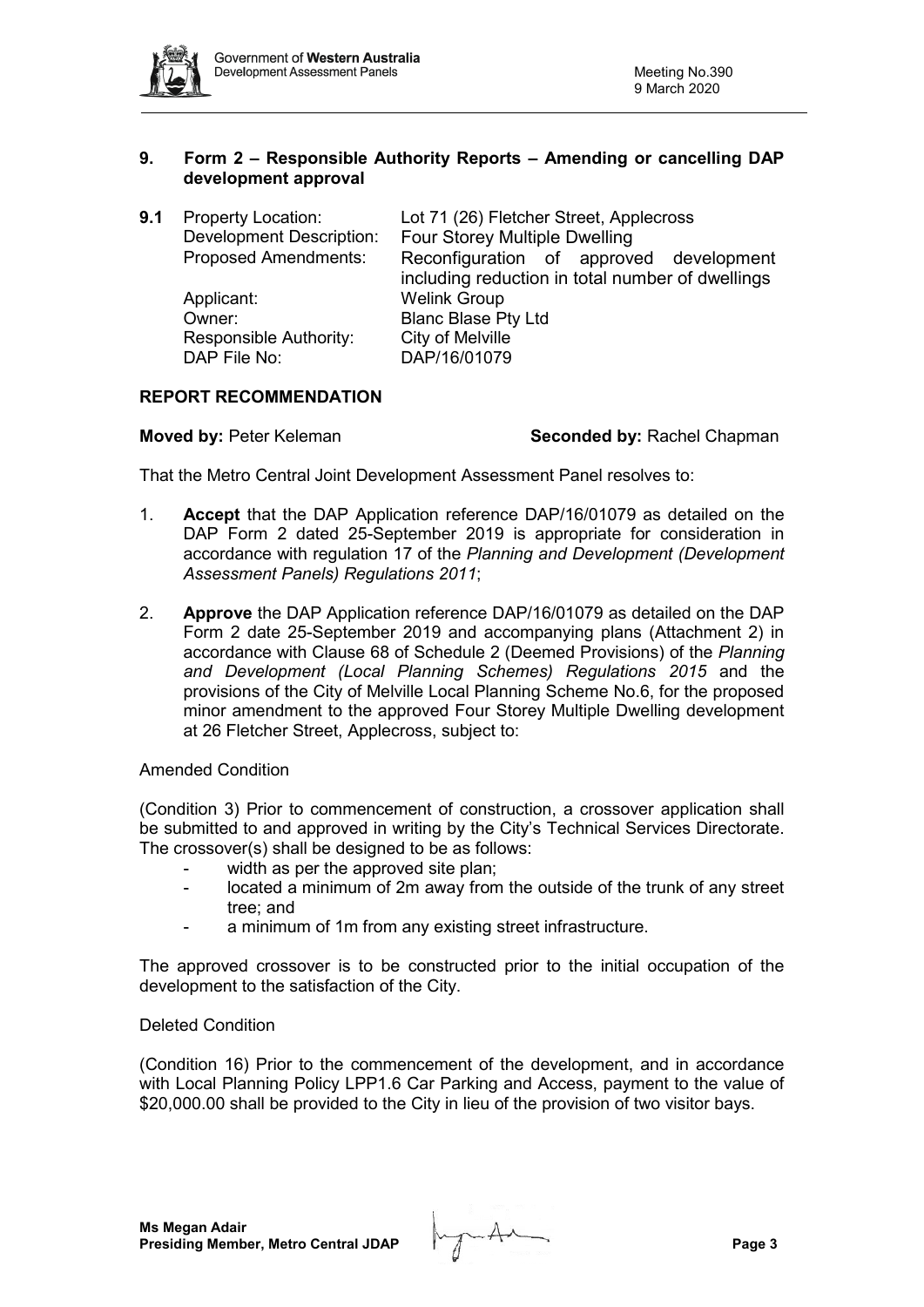

# New Conditions (if required)

1. Prior to commencement of the development detailed plans demonstrating that the proposed front fence of Unit 1 (as marked in RED on the approved plans) complies with clause A3.6 or an alternative solution in accordance with SPP 7.3 Vol. 2 and to the City's Satisfaction.

All other conditions and requirements detailed on the previous approval dated 03 April 2017 shall remain unless altered by this application.

# **AMENDING MOTION**

**Moved by:** Rachel Chapman **Seconded by:** Cr Matthew Woodall

1 That the modifications to condition 3 be deleted

REASON: The Panel were of the opinion that the wording of the existing condition adequately addresses the requirements of the City in relation to the crossover and there is no justification to amend the condition as a consequence of the modified plans.

2 That a new condition be added to read as follows:

*In the event that public art is incorporated into the front fencing, prior to commencement of the development, detailed plans demonstrating that the proposed front fence of Unit 1 (as marked in RED on the approved plans) complies with clause A3.6 or an alternative solution in accordance with SPP 7.3 Vol. 2 and to the City's satisfaction.*

#### **The Amending Motion was put and CARRIED UNANIMOUSLY.**

**REASON:** The Panel were of the opinion that a new condition is required to ensure that the front fence complies with clause A3.6 of the RCodes (Vol 2) or an acceptable outcome is achieved to address the public domain interface, in the event that modifications are made to the front fence to incorporate a public art feature or design.

# **REPORT RECOMMENDATION (AS AMENDED)**

That the Metro Central Joint Development Assessment Panel resolves to:

- 1. **Accept** that the DAP Application reference DAP/16/01079 as detailed on the DAP Form 2 dated 25-September 2019 is appropriate for consideration in accordance with regulation 17 of the *Planning and Development (Development Assessment Panels) Regulations 2011*;
- 2. **Approve** the DAP Application reference DAP/16/01079 as detailed on the DAP Form 2 date 25-September 2019 and accompanying plans (Attachment 2) in accordance with Clause 68 of Schedule 2 (Deemed Provisions) of the *Planning and Development (Local Planning Schemes) Regulations 2015* and the provisions of the City of Melville Local Planning Scheme No.6, for the proposed minor amendment to the approved Four Storey Multiple Dwelling development at 26 Fletcher Street, Applecross, subject to:

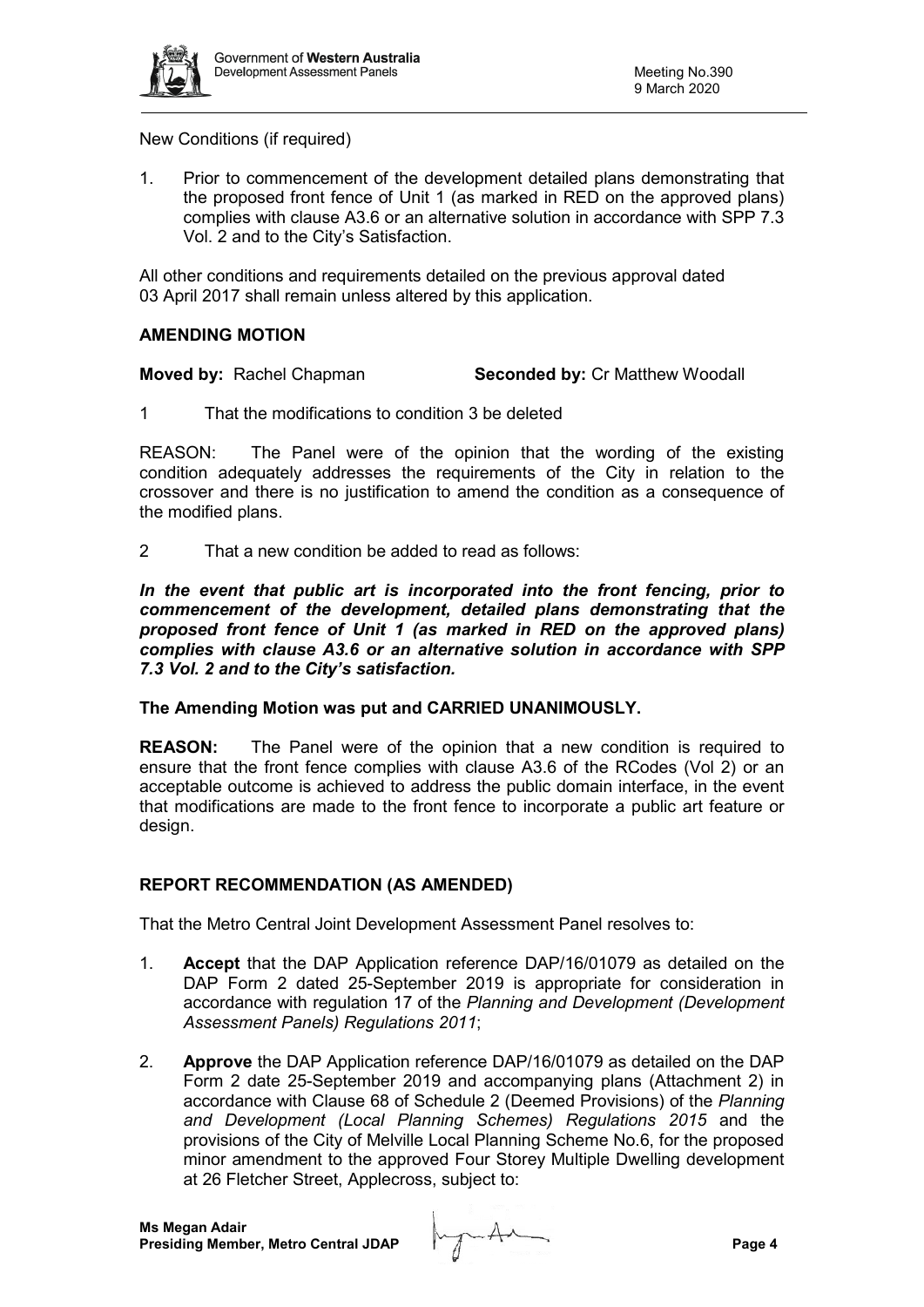

## Deleted Condition

(Condition 16) Prior to the commencement of the development, and in accordance with Local Planning Policy LPP1.6 Car Parking and Access, payment to the value of \$20,000.00 shall be provided to the City in lieu of the provision of two visitor bays.

Add a new Condition

17. In the event that public art is incorporated into the front fencing, prior to commencement of the development, detailed plans demonstrating that the proposed front fence of Unit 1 (as marked in RED on the approved plans) complies with clause A3.6 or an alternative solution in accordance with SPP 7.3 Vol. 2 and to the City's satisfaction.

Conditions are to be renumbers as required and all other conditions and requirements detailed on the previous approval dated 03 April 2017 shall remain unless altered by this application.

# **The Report Recommendation (as amended) was put and CARRIED (4/1).**

For: Rachel Chapman Megan Adair Peter Keleman Cr Matthew Woodall

Against: Cr Nicholas Pazzoli

**REASON:** The majority of the Panel were of the opinion that the modifications to the plans are not so substantial that they materially change the essence of the application and the modified plans should be approved on the basis that they are minor, they have been assessed against the relevant element objectives of SPP 7.3 (Vol. 2) and are found to achieve the relevant objectives. In addition, modifications to conditions were only supported where the modified plans gave rise to such changes. In this regard, deletion of Condition 16 was supported as there was no longer a car parking shortfall and a new condition was required to ensure consistency with Clause A3.6 of SPP 7.3 (Vol.2).